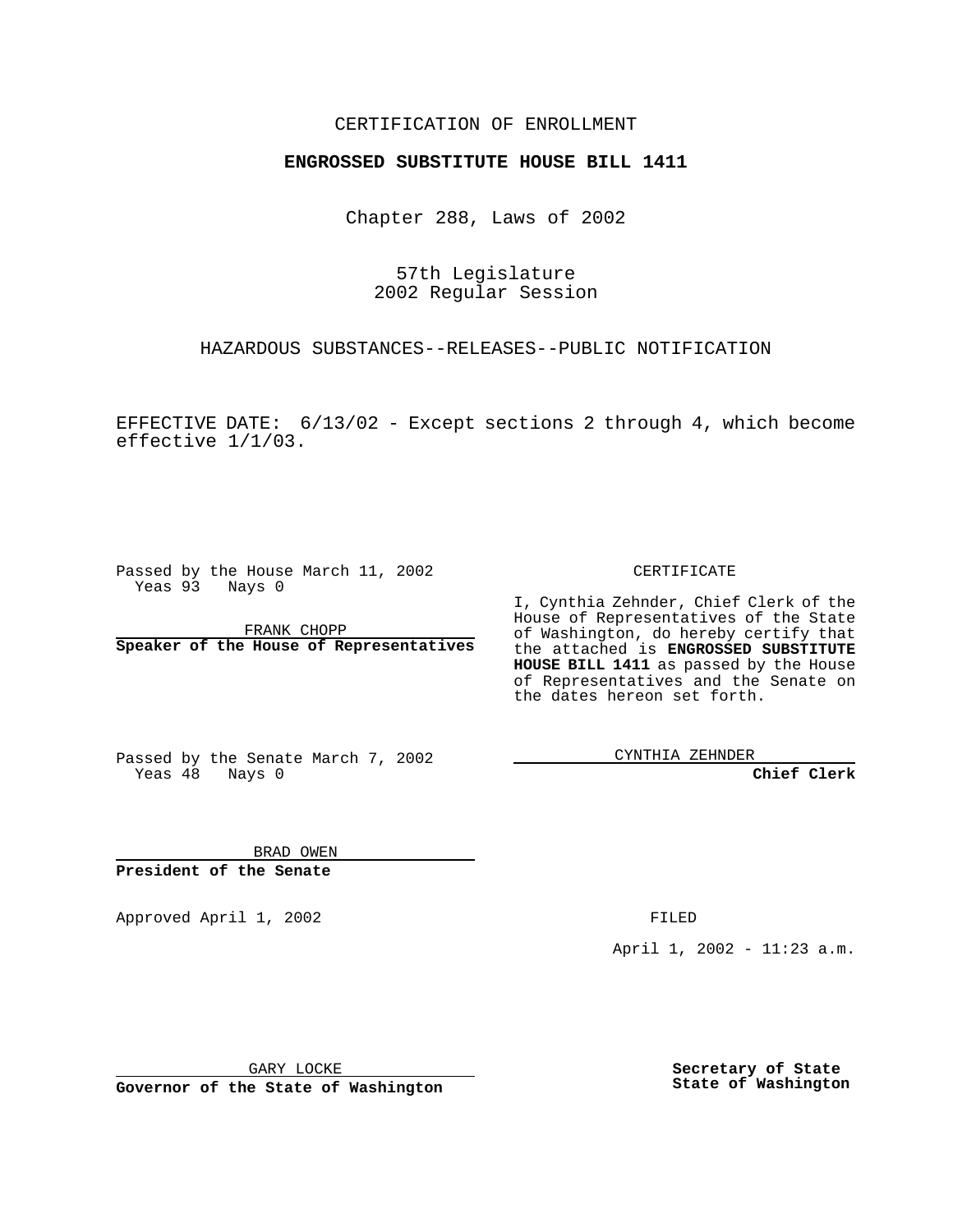## **ENGROSSED SUBSTITUTE HOUSE BILL 1411** \_\_\_\_\_\_\_\_\_\_\_\_\_\_\_\_\_\_\_\_\_\_\_\_\_\_\_\_\_\_\_\_\_\_\_\_\_\_\_\_\_\_\_\_\_\_\_

\_\_\_\_\_\_\_\_\_\_\_\_\_\_\_\_\_\_\_\_\_\_\_\_\_\_\_\_\_\_\_\_\_\_\_\_\_\_\_\_\_\_\_\_\_\_\_

## AS AMENDED BY THE SENATE

Passed Legislature - 2002 Regular Session

#### **State of Washington 57th Legislature 2002 Regular Session**

**By** House Committee on Agriculture & Ecology (originally sponsored by Representatives Veloria, Pennington, Cody, Campbell, Romero, Kenney, Keiser, Schual-Berke, Santos, Dunn, Linville, Boldt, Tokuda, Kagi, Cooper, McIntire and Rockefeller)

Read first time 02/08/2002. Referred to Committee on .

 AN ACT Relating to public notification of releases of hazardous substances; amending RCW 70.105D.010, 70.105D.030, and 70.105D.050; adding a new section to chapter 70.105D RCW; prescribing penalties; and providing an effective date.

BE IT ENACTED BY THE LEGISLATURE OF THE STATE OF WASHINGTON:

 **Sec. 1.** RCW 70.105D.010 and 1994 c 254 s 1 are each amended to read as follows:

 (1) Each person has a fundamental and inalienable right to a healthful environment, and each person has a responsibility to preserve and enhance that right. The beneficial stewardship of the land, air, and waters of the state is a solemn obligation of the present generation for the benefit of future generations.

 (2) A healthful environment is now threatened by the irresponsible use and disposal of hazardous substances. There are hundreds of hazardous waste sites in this state, and more will be created if current waste practices continue. Hazardous waste sites threaten the state's water resources, including those used for public drinking water. Many of our municipal landfills are current or potential hazardous waste sites and present serious threats to human health and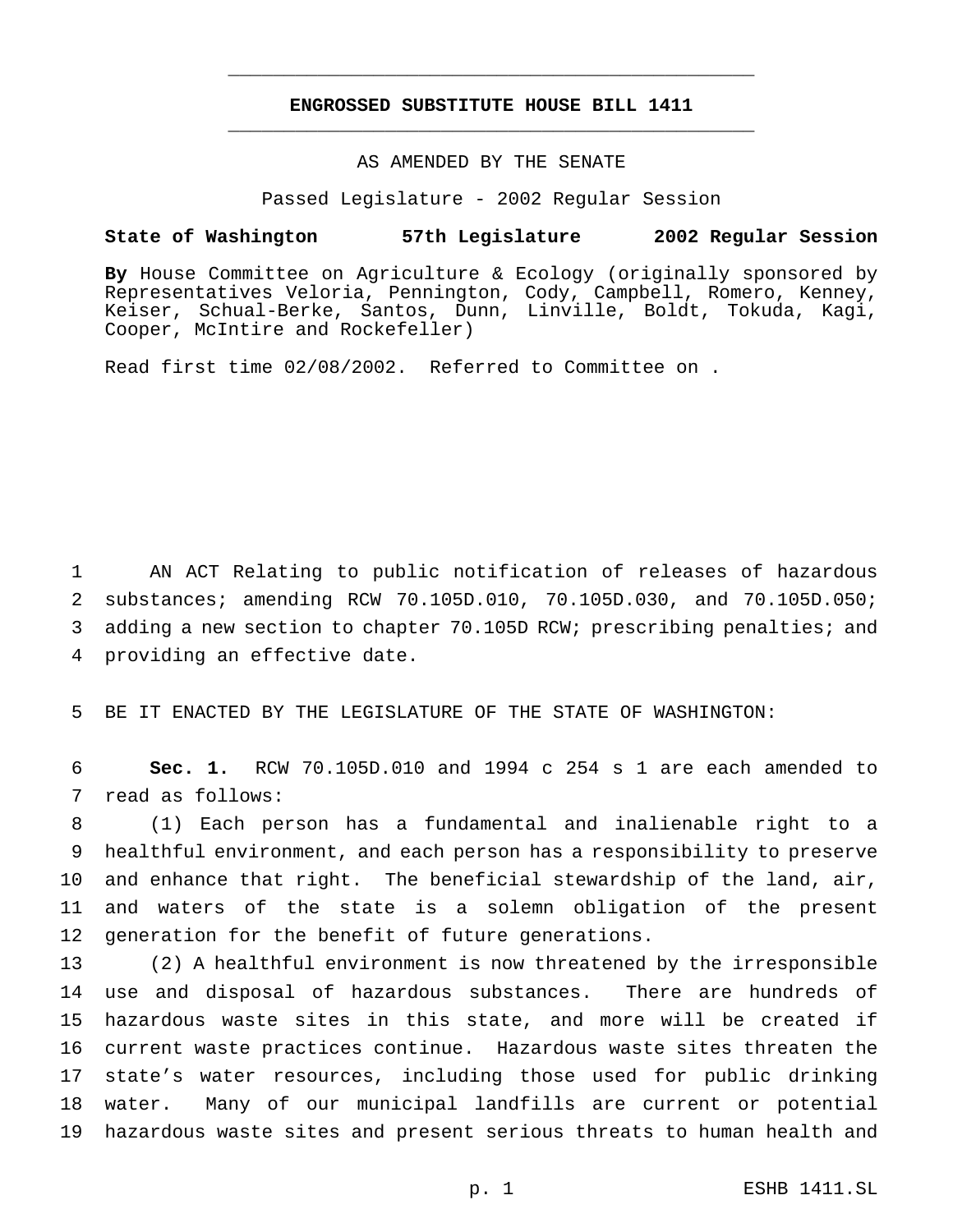environment. The costs of eliminating these threats in many cases are beyond the financial means of our local governments and ratepayers. The main purpose of chapter 2, Laws of 1989 is to raise sufficient funds to clean up all hazardous waste sites and to prevent the creation of future hazards due to improper disposal of toxic wastes into the state's land and waters.

 (3) Many farmers and small business owners who have followed the law with respect to their uses of pesticides and other chemicals nonetheless may face devastating economic consequences because their uses have contaminated the environment or the water supplies of their neighbors. With a source of funds, the state may assist these farmers and business owners, as well as those persons who sustain damages, such as the loss of their drinking water supplies, as a result of the contamination.

 (4) It is in the public's interest to efficiently use our finite land base, to integrate our land use planning policies with our clean- up policies, and to clean up and reuse contaminated industrial properties in order to minimize industrial development pressures on undeveloped land and to make clean land available for future social use.

 (5) Because it is often difficult or impossible to allocate responsibility among persons liable for hazardous waste sites and because it is essential that sites be cleaned up well and expeditiously, each responsible person should be liable jointly and severally.

26 (6) Because releases of hazardous substances can adversely affect 27 the health and welfare of the public, the environment, and property 28 values, it is in the public interest that affected communities be 29 notified of where releases of hazardous substances have occurred and what is being done to clean them up.

 NEW SECTION. **Sec. 2.** A new section is added to chapter 70.105D RCW to read as follows:

 (1) Except as provided in subsection (5) of this section, any owner or operator of a facility that is actively transitioning from operating under a federal permit for treatment, storage, or disposal of hazardous waste issued under 42 U.S.C. Sec. 6925 to operating under the provisions of this chapter, who has information that a hazardous substance has been released to the environment at the owner or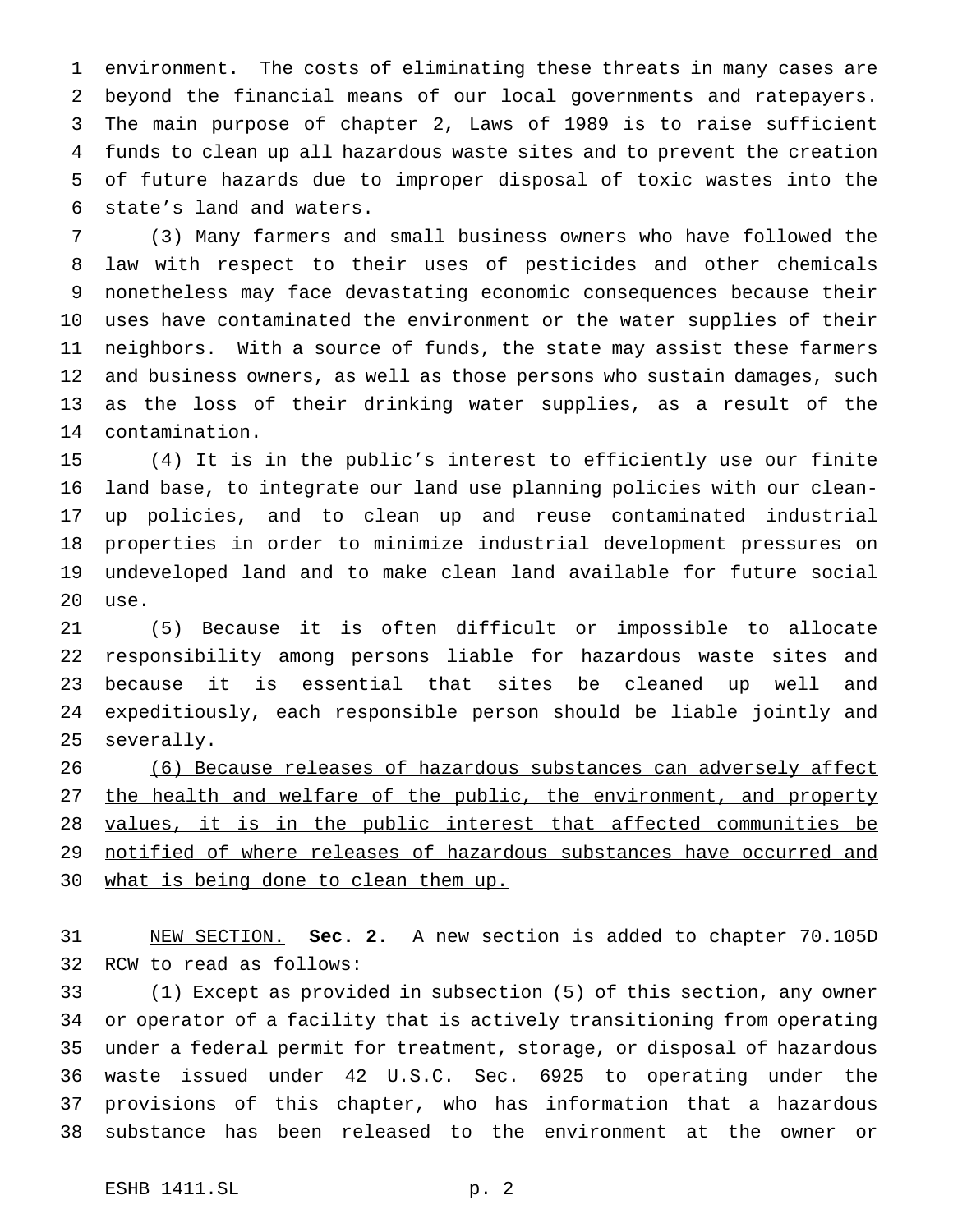operator's facility that may be a threat to human health or the environment, shall issue a notice to the department within ninety days. The notice shall include a description of any remedial actions planned, completed, or underway.

 (2) The notice must be posted in a visible, publicly accessible location on the facility, to remain in place until all remedial actions except confirmational monitoring are complete.

 (3) After receiving the notice from the facility, the department must review the notice and mail a summary of its contents, along with any additional information deemed appropriate by the department, to:

 (a) Each residence and landowner of a residence whose property boundary is within three hundred feet of the boundary of the property where the release occurred or if the release occurred from a pipeline or other facility that does not have a property boundary, within three hundred feet of the actual release;

 (b) Each business and landowner of a business whose property boundary is within three hundred feet of the boundary of the property where the release occurred;

 (c) Each residence, landowner of a residence, and business with a property boundary within the area where hazardous substances have come 21 to be located as a result of the release;

 (d) Neighborhood associations and community organizations representing an area within one mile of the facility and recognized by 24 the city or county with jurisdiction within this area;

 (e) The city, county, and local health district with jurisdiction within the areas described in (a), (b), and (c) of this subsection; and (f) The department of health.

 (4) A notice produced by a facility shall provide the following information:

 (a) The common name of any hazardous substances released and, if available, the chemical abstract service registry number of these substances;

(b) The address of the facility where the release occurred;

(c) The date the release was discovered;

(d) The cause and date of the release, if known;

 (e) The remedial actions being taken or planned to address the release;

 (f) The potential health and environmental effects of the hazardous substances released; and

p. 3 ESHB 1411.SL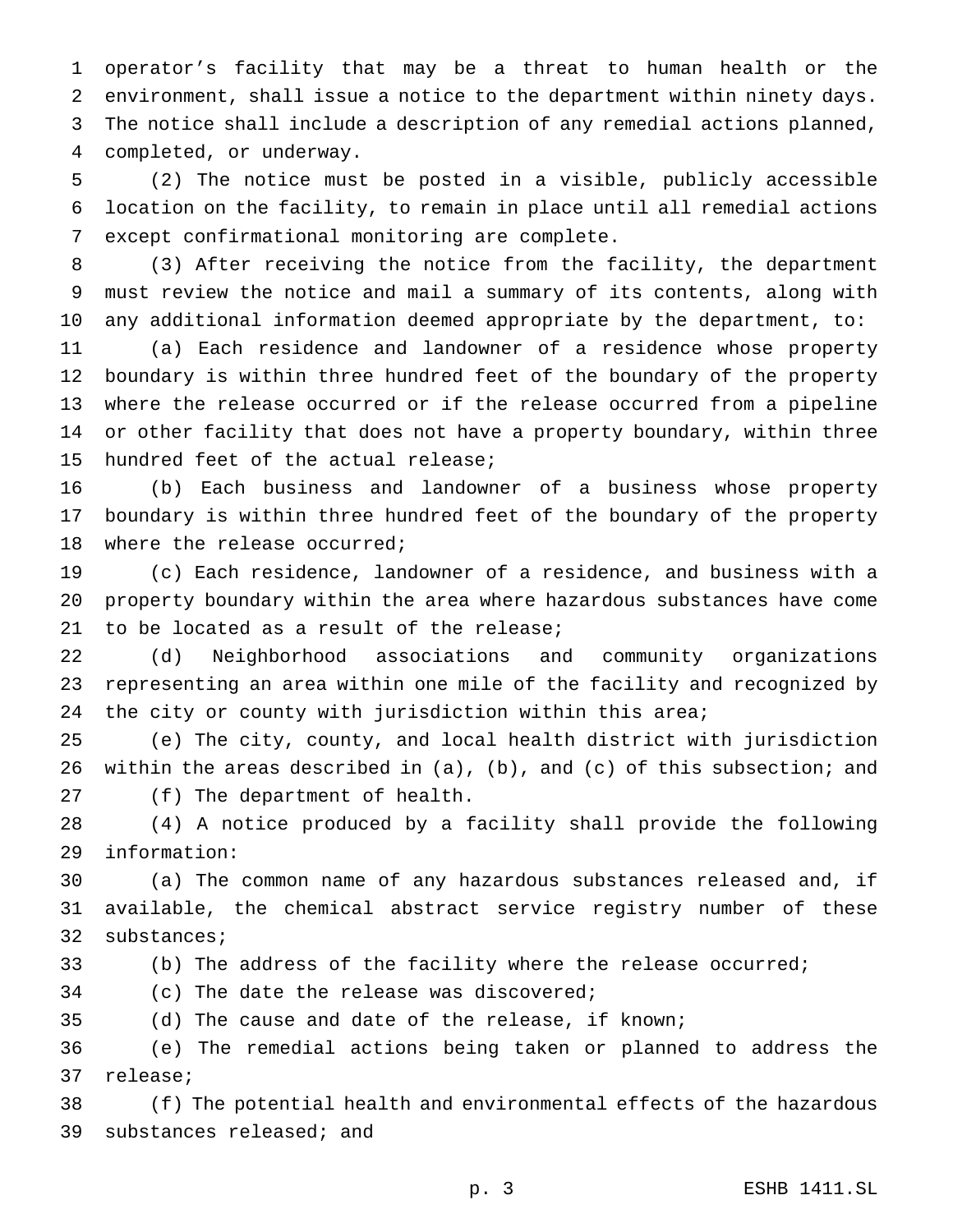(g) The name, address, and telephone number of a contact person at the facility where the release occurred.

 (5) The following releases are exempt from the notification requirements in this section:

 (a) Application of pesticides and fertilizers for their intended purposes and according to label instructions;

 (b) The lawful and nonnegligent use of hazardous household 8 substances by a natural person for personal or domestic purposes;

 (c) The discharge of hazardous substances in compliance with permits issued under chapter 70.94, 90.48, or 90.56 RCW;

 (d) De minimis amounts of any hazardous substance leaked or 12 discharged onto the ground;

 (e) The discharge of hazardous substances to a permitted waste water treatment facility or from a permitted waste water collection system or treatment facility as allowed by a facility's discharge permit;

 (f) Any releases originating from a single-family or multifamily residence, including but not limited to the discharge of oil from a residential home heating oil tank with the capacity of five hundred gallons or less;

 (g) Any spill on a public road, street, or highway or to surface waters of the state that has previously been reported to the United States coast guard and the state division of emergency management under chapter 90.56 RCW;

(h) Any release of hazardous substances to the air;

 (i) Any release that occurs on agricultural land, including land used to grow trees for the commercial production of wood or wood fiber, that is at least five acres in size, when the effects of the release do not come within three hundred feet of any property boundary. For the purposes of this subsection, agricultural land includes incidental uses that are compatible with agricultural or silvicultural purposes, including, but not limited to, land used for the housing of the owner, operator, or employees, structures used for the storage or repair of equipment, machinery, and chemicals, and any paths or roads on the land; and

 (j) Releases that, before the effective date of this section, have been previously reported to the department, or remediated in compliance with a settlement agreement under RCW 70.105D.040(4) or enforcement order or agreed order issued under this chapter or have been the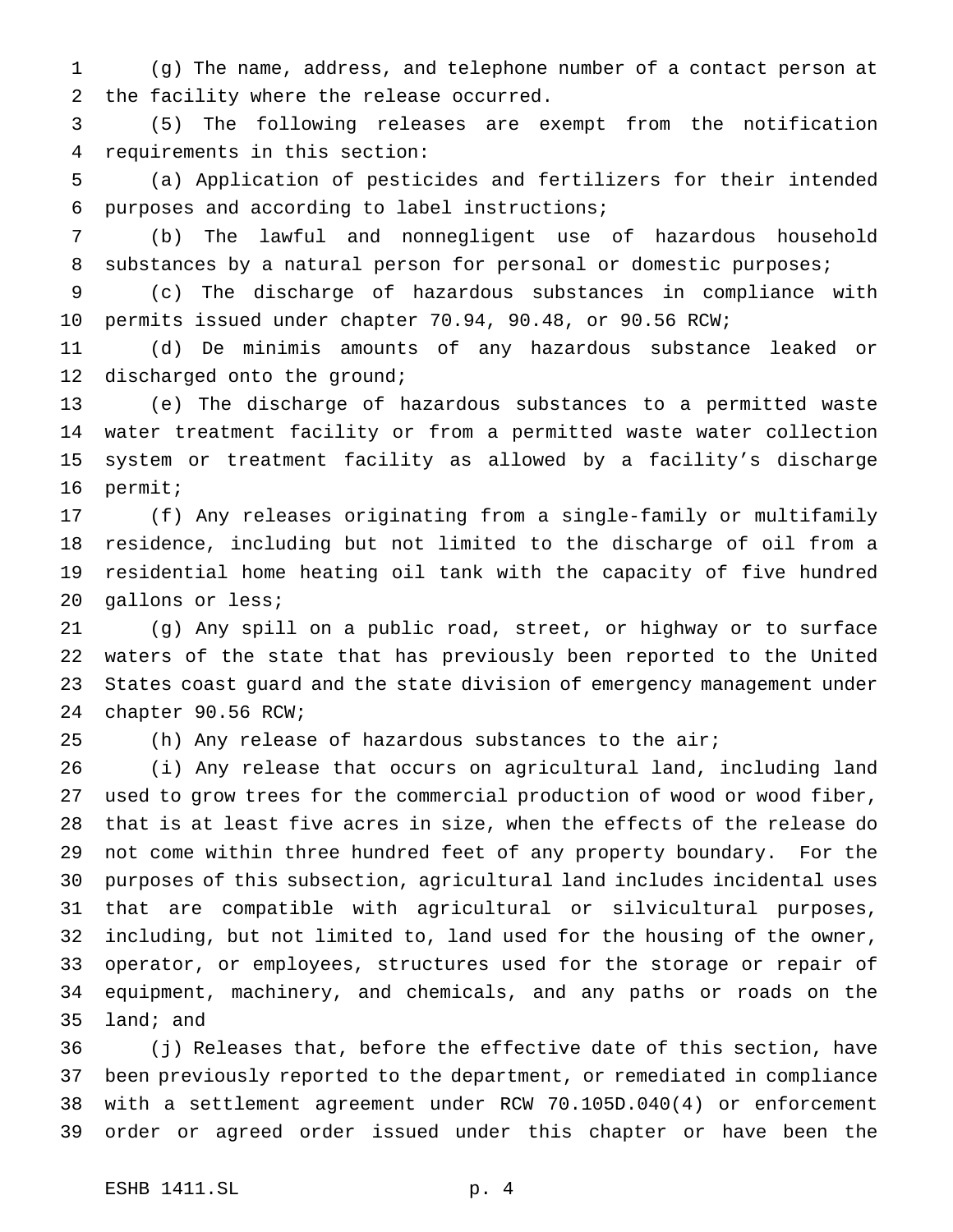subject of an opinion from the department under RCW 70.105D.030(1)(i) that no further remedial action is required.

 An exemption from the notification requirements of this section does not exempt the owner or operator of a facility from any other notification or reporting requirements, or imply a release from liability under this chapter.

 (6) If a significant segment of the community to be notified speaks a language other than English, an appropriate translation of the notice must also be posted and mailed to the department in accordance with the requirements of this section.

 (7) The facility where the release occurred is responsible for reimbursing the department within thirty days for the actual costs associated with the production and mailing of the notices under this section.

 **Sec. 3.** RCW 70.105D.030 and 2001 c 291 s 401 are each amended to read as follows:

 (1) The department may exercise the following powers in addition to any other powers granted by law:

 (a) Investigate, provide for investigating, or require potentially liable persons to investigate any releases or threatened releases of hazardous substances, including but not limited to inspecting, sampling, or testing to determine the nature or extent of any release or threatened release. If there is a reasonable basis to believe that a release or threatened release of a hazardous substance may exist, the department's authorized employees, agents, or contractors may enter upon any property and conduct investigations. The department shall give reasonable notice before entering property unless an emergency prevents such notice. The department may by subpoena require the attendance or testimony of witnesses and the production of documents or 30 other information that the department deems necessary;

 (b) Conduct, provide for conducting, or require potentially liable persons to conduct remedial actions (including investigations under (a) of this subsection) to remedy releases or threatened releases of hazardous substances. In carrying out such powers, the department's authorized employees, agents, or contractors may enter upon property. The department shall give reasonable notice before entering property unless an emergency prevents such notice. In conducting, providing for, or requiring remedial action, the department shall give preference to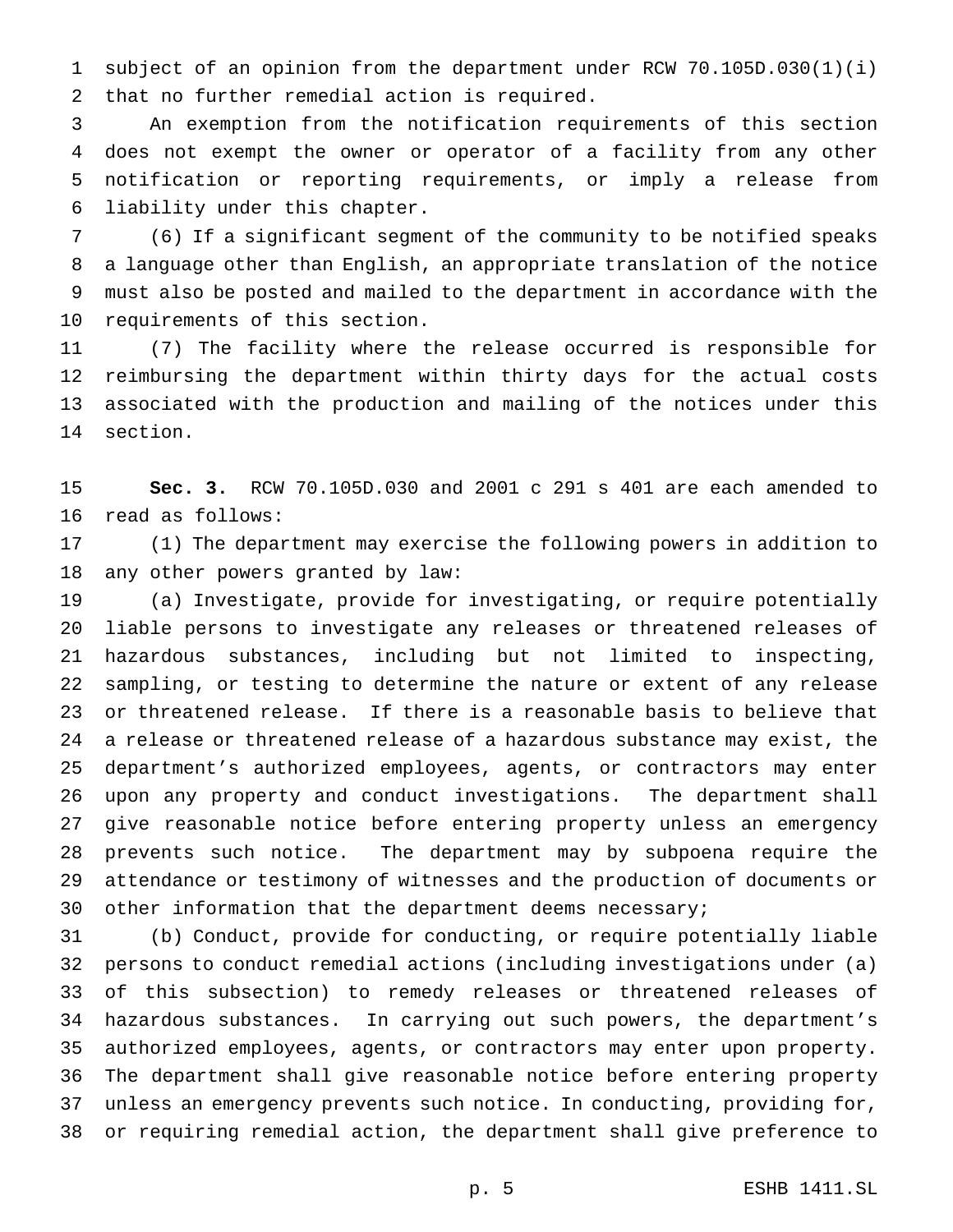permanent solutions to the maximum extent practicable and shall provide for or require adequate monitoring to ensure the effectiveness of the remedial action;

 (c) Indemnify contractors retained by the department for carrying out investigations and remedial actions, but not for any contractor's reckless or wilful misconduct;

 (d) Carry out all state programs authorized under the federal cleanup law and the federal resource, conservation, and recovery act, 42 U.S.C. Sec. 6901 et seq., as amended;

 (e) Classify substances as hazardous substances for purposes of RCW 70.105D.020(7) and classify substances and products as hazardous substances for purposes of RCW 82.21.020(1);

 (f) Issue orders or enter into consent decrees or agreed orders that include, or issue written opinions under (i) of this subsection that may be conditioned upon, deed restrictions where necessary to protect human health and the environment from a release or threatened release of a hazardous substance from a facility. Prior to establishing a deed restriction under this subsection, the department shall notify and seek comment from a city or county department with land use planning authority for real property subject to a deed restriction;

 (g) Enforce the application of permanent and effective institutional controls that are necessary for a remedial action to be 24 protective of human health and the environment and the notification 25 requirements established in section 2 of this act, and impose penalties 26 for violations of that section consistent with RCW 70.105D.050;

 (h) Require holders to conduct remedial actions necessary to abate an imminent or substantial endangerment pursuant to RCW 70.105D.020(12)(b)(ii)(C);

 (i) Provide informal advice and assistance to persons regarding the administrative and technical requirements of this chapter. This may include site-specific advice to persons who are conducting or otherwise interested in independent remedial actions. Any such advice or assistance shall be advisory only, and shall not be binding on the department. As a part of providing this advice and assistance for independent remedial actions, the department may prepare written opinions regarding whether the independent remedial actions or proposals for those actions meet the substantive requirements of this chapter or whether the department believes further remedial action is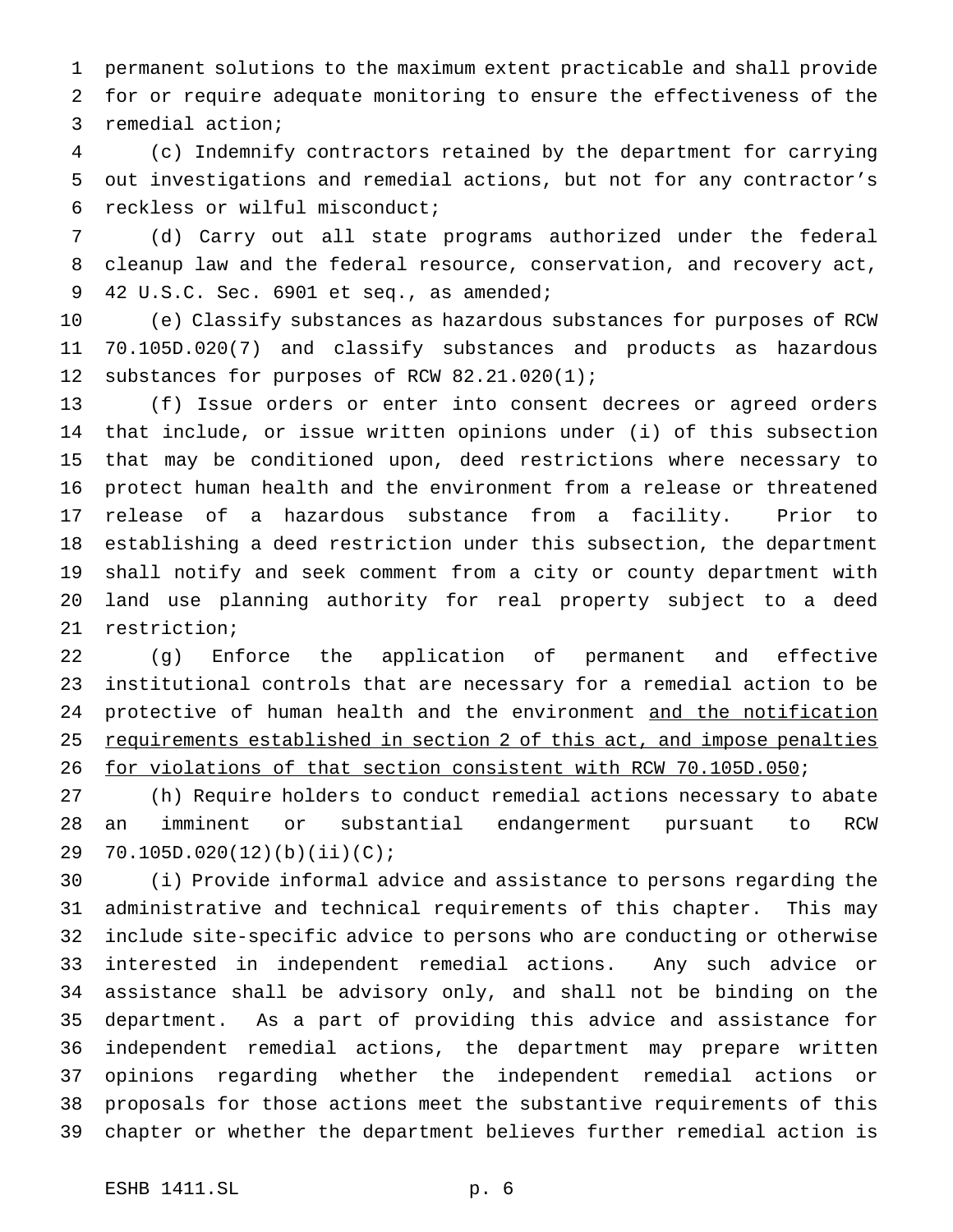necessary at the facility. The department may collect, from persons requesting advice and assistance, the costs incurred by the department in providing such advice and assistance; however, the department shall, where appropriate, waive collection of costs in order to provide an appropriate level of technical assistance in support of public participation. The state, the department, and officers and employees of the state are immune from all liability, and no cause of action of any nature may arise from any act or omission in providing, or failing to provide, informal advice and assistance; and

 (j) Take any other actions necessary to carry out the provisions of this chapter, including the power to adopt rules under chapter 34.05 RCW.

 (2) The department shall immediately implement all provisions of this chapter to the maximum extent practicable, including investigative and remedial actions where appropriate. The department shall adopt, and thereafter enforce, rules under chapter 34.05 RCW to:

 (a) Provide for public participation, including at least (i) public notice of the development of investigative plans or remedial plans for releases or threatened releases and (ii) concurrent public notice of all compliance orders, agreed orders, enforcement orders, or notices of violation;

(b) Establish a hazard ranking system for hazardous waste sites;

 (c) Provide for requiring the reporting by an owner or operator of releases of hazardous substances to the environment that may be a threat to human health or the environment within ninety days of discovery, including such exemptions from reporting as the department deems appropriate, however this requirement shall not modify any existing requirements provided for under other laws;

 (d) Establish reasonable deadlines not to exceed ninety days for initiating an investigation of a hazardous waste site after the department receives notice or otherwise receives information that the site may pose a threat to human health or the environment and other reasonable deadlines for remedying releases or threatened releases at the site;

 (e) Publish and periodically update minimum cleanup standards for remedial actions at least as stringent as the cleanup standards under section 121 of the federal cleanup law, 42 U.S.C. Sec. 9621, and at least as stringent as all applicable state and federal laws, including health-based standards under state and federal law; and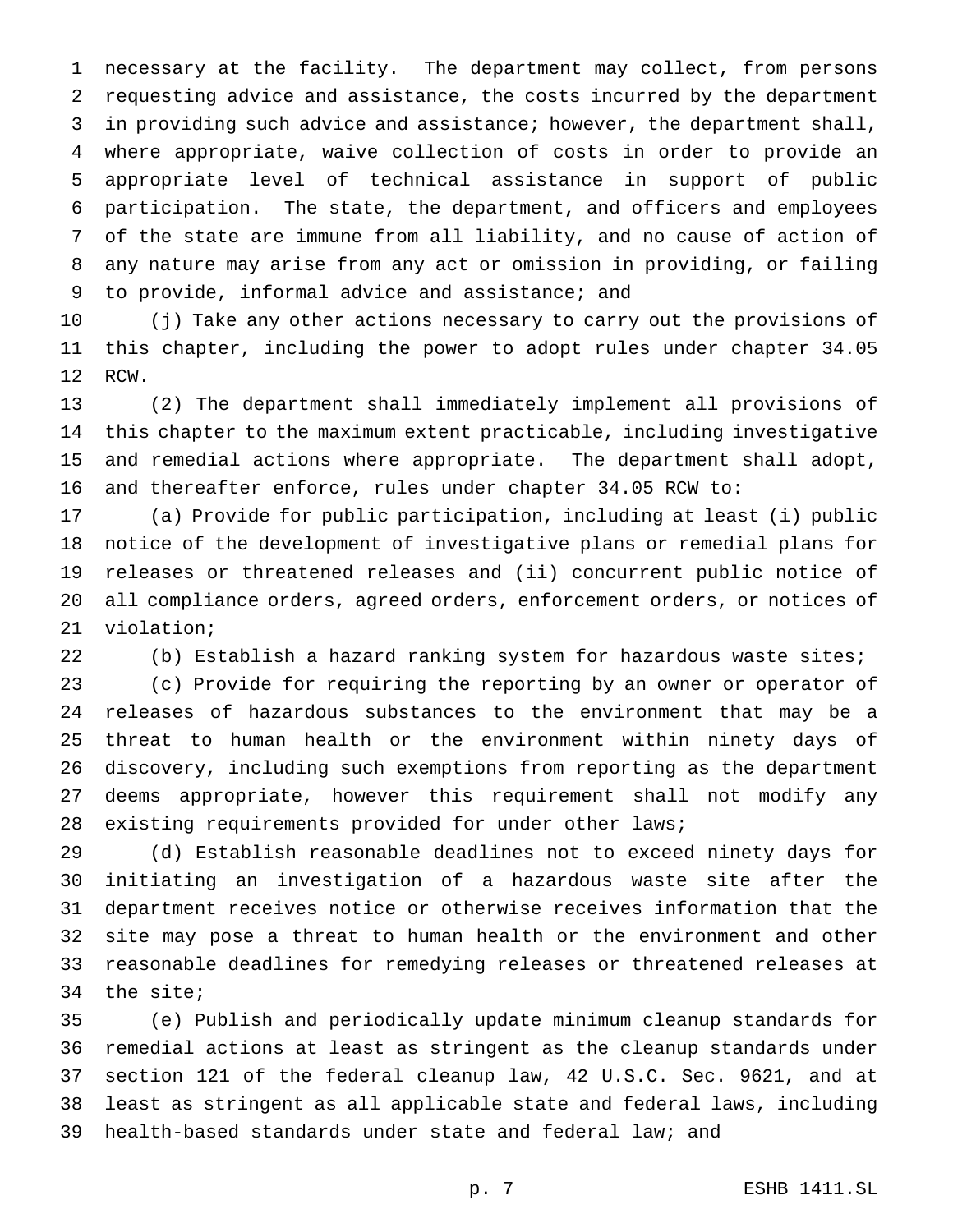(f) Apply industrial clean-up standards at industrial properties. Rules adopted under this subsection shall ensure that industrial properties cleaned up to industrial standards cannot be converted to nonindustrial uses without approval from the department. The department may require that a property cleaned up to industrial standards is cleaned up to a more stringent applicable standard as a condition of conversion to a nonindustrial use. Industrial clean-up standards may not be applied to industrial properties where hazardous substances remaining at the property after remedial action pose a threat to human health or the environment in adjacent nonindustrial areas.

 (3) Before November 1st of each even-numbered year, the department shall develop, with public notice and hearing, and submit to the ways and means and appropriate standing environmental committees of the senate and house of representatives a ranked list of projects and expenditures recommended for appropriation from both the state and local toxics control accounts. The department shall also provide the legislature and the public each year with an accounting of the department's activities supported by appropriations from the state toxics control account, including a list of known hazardous waste sites and their hazard rankings, actions taken and planned at each site, how the department is meeting its top two management priorities under RCW 70.105.150, and all funds expended under this chapter.

 (4) The department shall establish a scientific advisory board to render advice to the department with respect to the hazard ranking system, cleanup standards, remedial actions, deadlines for remedial actions, monitoring, the classification of substances as hazardous substances for purposes of RCW 70.105D.020(7) and the classification of substances or products as hazardous substances for purposes of RCW 82.21.020(1). The board shall consist of five independent members to serve staggered three-year terms. No members may be employees of the department. Members shall be reimbursed for travel expenses as provided in RCW 43.03.050 and 43.03.060.

 (5) The department shall establish a program to identify potential hazardous waste sites and to encourage persons to provide information about hazardous waste sites.

 **Sec. 4.** RCW 70.105D.050 and 1994 c 257 s 12 are each amended to read as follows: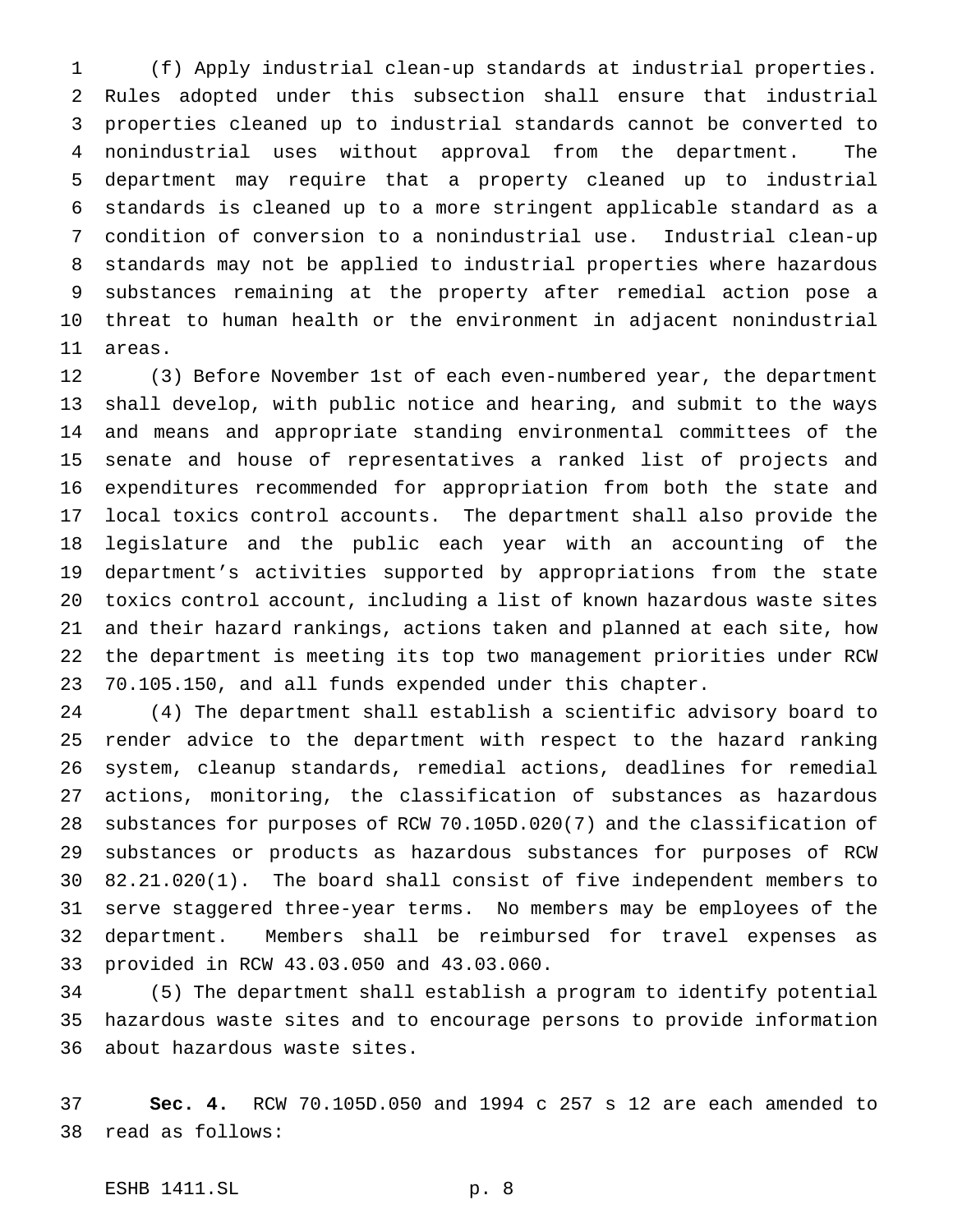(1) With respect to any release, or threatened release, for which the department does not conduct or contract for conducting remedial action and for which the department believes remedial action is in the public interest, the director shall issue orders or agreed orders requiring potentially liable persons to provide the remedial action. Any liable person who refuses, without sufficient cause, to comply with an order or agreed order of the director is liable in an action brought by the attorney general for:

 (a) Up to three times the amount of any costs incurred by the state as a result of the party's refusal to comply; and

 (b) A civil penalty of up to twenty-five thousand dollars for each day the party refuses to comply.

 The treble damages and civil penalty under this subsection apply to all recovery actions filed on or after March 1, 1989.

 (2) Any person who incurs costs complying with an order issued under subsection (1) of this section may petition the department for reimbursement of those costs. If the department refuses to grant reimbursement, the person may within thirty days thereafter file suit and recover costs by proving that he or she was not a liable person under RCW 70.105D.040 and that the costs incurred were reasonable.

 (3) The attorney general shall seek, by filing an action if necessary, to recover the amounts spent by the department for investigative and remedial actions and orders, and agreed orders, including amounts spent prior to March 1, 1989.

 (4) The attorney general may bring an action to secure such relief as is necessary to protect human health and the environment under this chapter.

 (5)(a) Any person may commence a civil action to compel the department to perform any nondiscretionary duty under this chapter. At least thirty days before commencing the action, the person must give notice of intent to sue, unless a substantial endangerment exists. The court may award attorneys' fees and other costs to the prevailing party in the action.

 (b) Civil actions under this section and RCW 70.105D.060 may be brought in the superior court of Thurston county or of the county in which the release or threatened release exists.

 (6) Any person who fails to provide notification of releases consistent with section 2 of this act or who submits false information 39 is liable in an action brought by the attorney general for a civil